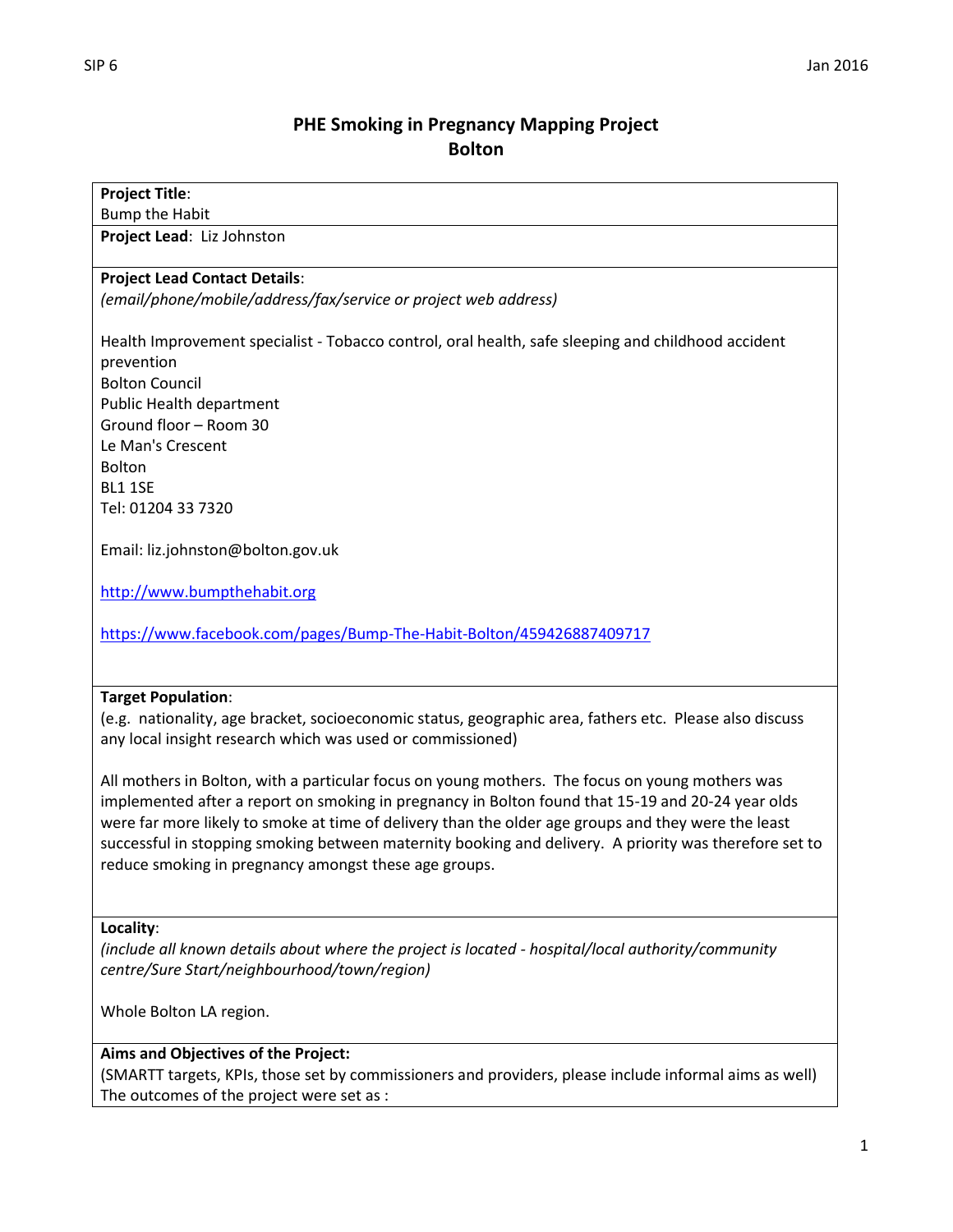- An increase in referrals from health professionals into the service.
- An increase in the number of women quitting smoking during pregnancy.
- A decrease in the SATOD rate in Bolton by 2% in a year.
- More referrals from women in targeted groups: under 20 and from disadvantaged areas.
- Establish a well-known and easy recognisable branding for the service
- Ensure that every health professional who comes into contact with a pregnant woman is aware of how and where to refer them for support to quit smoking.

#### **Brief Description of the Project and how it operates:**

(please include background to how the project was initiated, obstacles faced during setup and throughout and how/if they were overcome, training arrangements for staff)

In 2011, tackling high rates of smoking in pregnancy was identified as a high priority for Bolton PCT as a strand of work to tackle health inequalities. The first step was a data review and the public health intelligence team put together a report identifying the key facts about smoking in pregnancy in Bolton. The key findings were that:

• Bolton has above regional and national average levels of women smoking at the time of delivery, though the proportion has been reducing steadily over the past decade;

• The 15-19 and 20-24 year olds are far more likely to smoke at time of delivery than the older age groups and they are the least successful in stopping smoking between maternity booking and delivery;

• During a two-year period, only 49% of women who were smoking at the time of booking had successfully stopped smoking by time of delivery;

• The smoking at time of delivery figure for Bolton would be considerably higher if it was not for the much lower rate evident in the Asian populations that make up a considerable proportion of births in Bolton;

• Deprivation plays an important part in preventing women from stopping smoking during their maternity. There is a strong association between being able to quit and the deprivation gradient.

• Across the geography of Bolton there are significant inequalities in the proportion of women smoking at delivery.

We also held an event with key stakeholders to get thoughts and ideas on how to tackle the issue. The main theme that came out of the day was that many health care professionals were not aware of the stop smoking in pregnancy service which then operated as part of the larger NHS stop smoking service. It was evident that it needed its own branding – a brand that was warm and friendly to young women and that health professionals would feel comfortable referring to.

Based on these findings, we were successful in obtaining some local funding to re-brand our smoking in pregnancy service. We wrote a brief, sent it out to local design companies and invited them to come and pitch their ideas to us. The winning company came to us with the idea for 'Bump the Habit' and they then developed that brand using research with a young mum's group at Bolton College and spent two days in local children's centres getting feedback on the exact design and colours to be used.

The campaign launched on the 24th of September 2012 at a local Children's' Centre. Our lead Councillor for health, Linda Thomas, opened the event with a speech and high profile coverage was given to the launch in the local Bolton News. The campaign materials include leaflets for clients and professionals, posters, two banner stands, appointment cards, a two week six sheet poster campaign in the town centre and a websit[e www.bumpthehabit.org.](http://www.bumpthehabit.org/) The project also has a Twitter account and a Facebook page.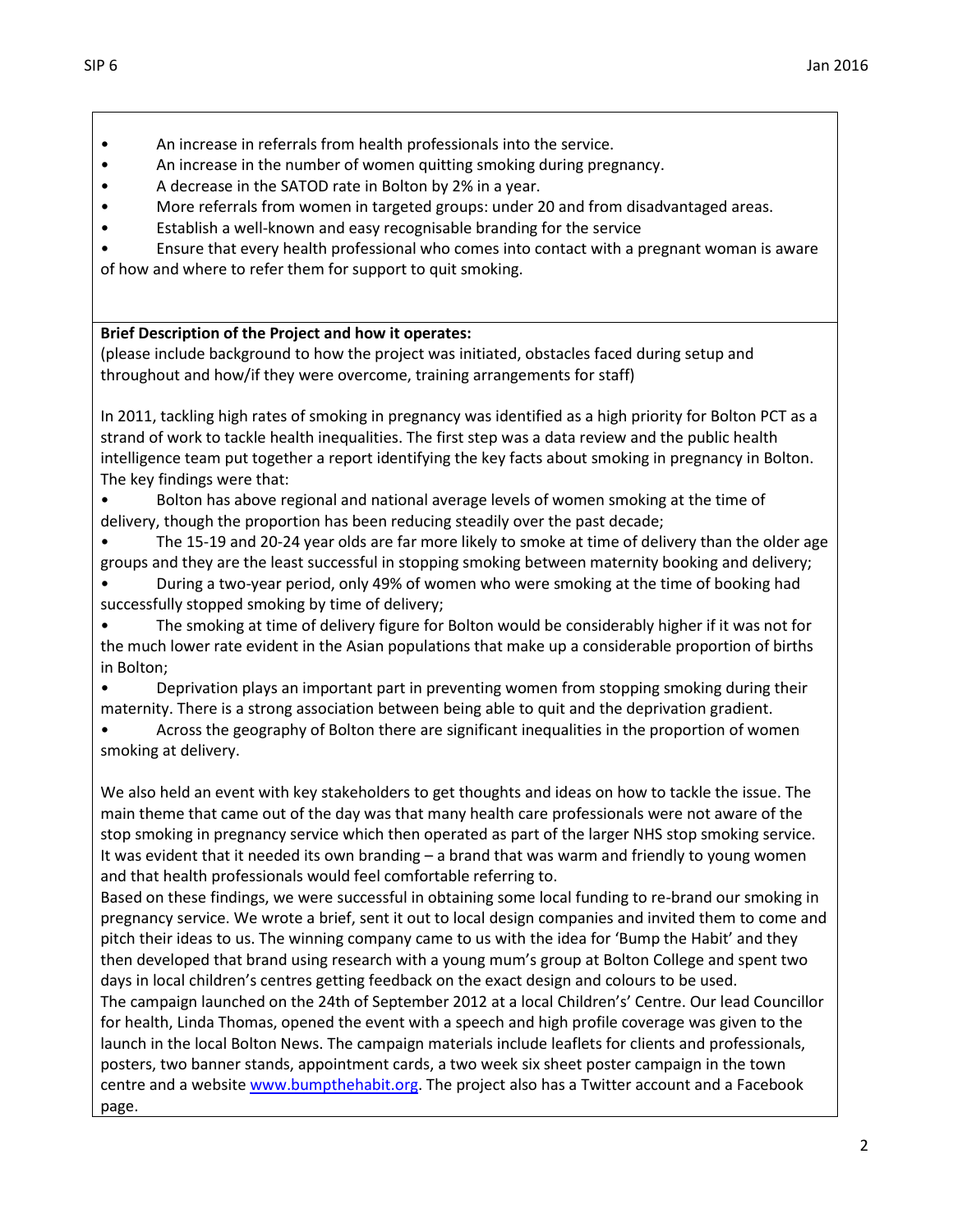